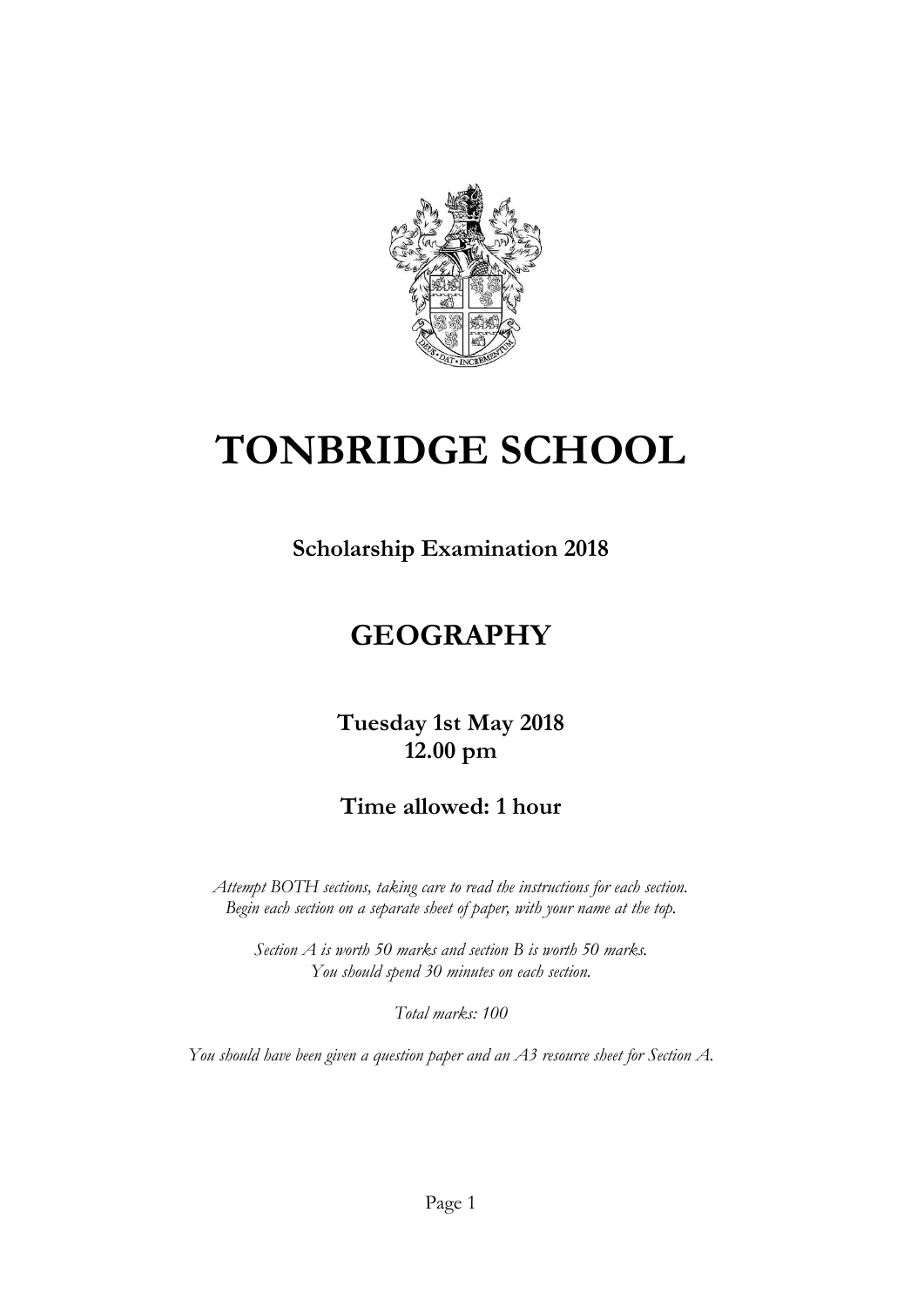#### **SECTION A**

*Read the information provided on the resource sheet and answer* **ALL** *of the questions in Section A. You are advised to read all three questions before starting to write your answers.*

The resources refer to the concept of 'liveability'. This can be defined as 'the features that create a place that people are happy to (i.e. actively want to) live in'. It is usually measured by factors such as safety, health, comfort, community facilities and freedom.

The top 10 most liveable cities in the world are all modern, mid-sized cities (with fewer than 4 million people) and located in More Economically Developed Countries. They have low crime rates, and infrastructure that copes quite well with the needs of the local community, making them easily accessible by both public and private transport for example. They also all experience a relatively temperate climate.

.

1. Using the resources provided, describe possible trends in liveability throughout the world's cities. [10]

- 2. Explain the patterns which you have identified in question 1. [20]
- 3. If you were the mayor of a city and wanted to improve its liveability, to what extent would the decisions you make be different depending on whether your city was in an MEDC or an LEDC? [20]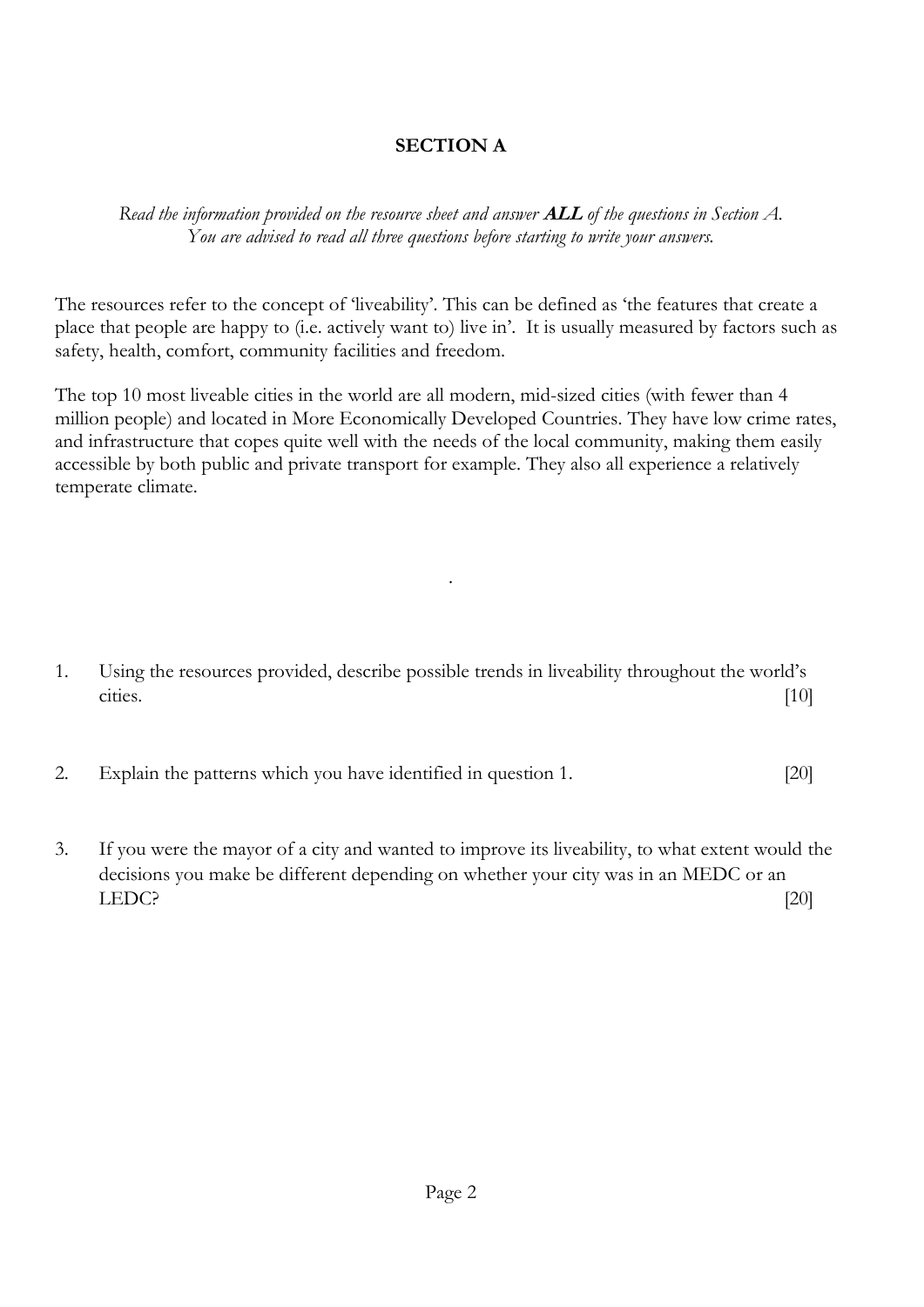#### **SECTION B**

#### *Only answer* **ONE** *of the following 5 questions.*

- 1. For a flood or tectonic event that you have studied in either a developed or developing country, evaluate the management response to the event and suggest ways in which it could have been improved. [50]
- 2. To what extent is erosion the key process creating river landforms? You should refer to a number of different landforms in your answer. [50]
- 3. 'If you can't put it onto a map, it isn't Geography.' To what extent do you agree? [50]
- 4. Using a case study of a multi-national company of your choice, discuss which factors would be the most important to its management team when deciding where to locate a new factory or other development. [50]
- 5. Economic factors continue to be more important than environmental factors in influencing transport infrastructure investment. To what extent do you agree? [50]

#### **END OF PAPER**